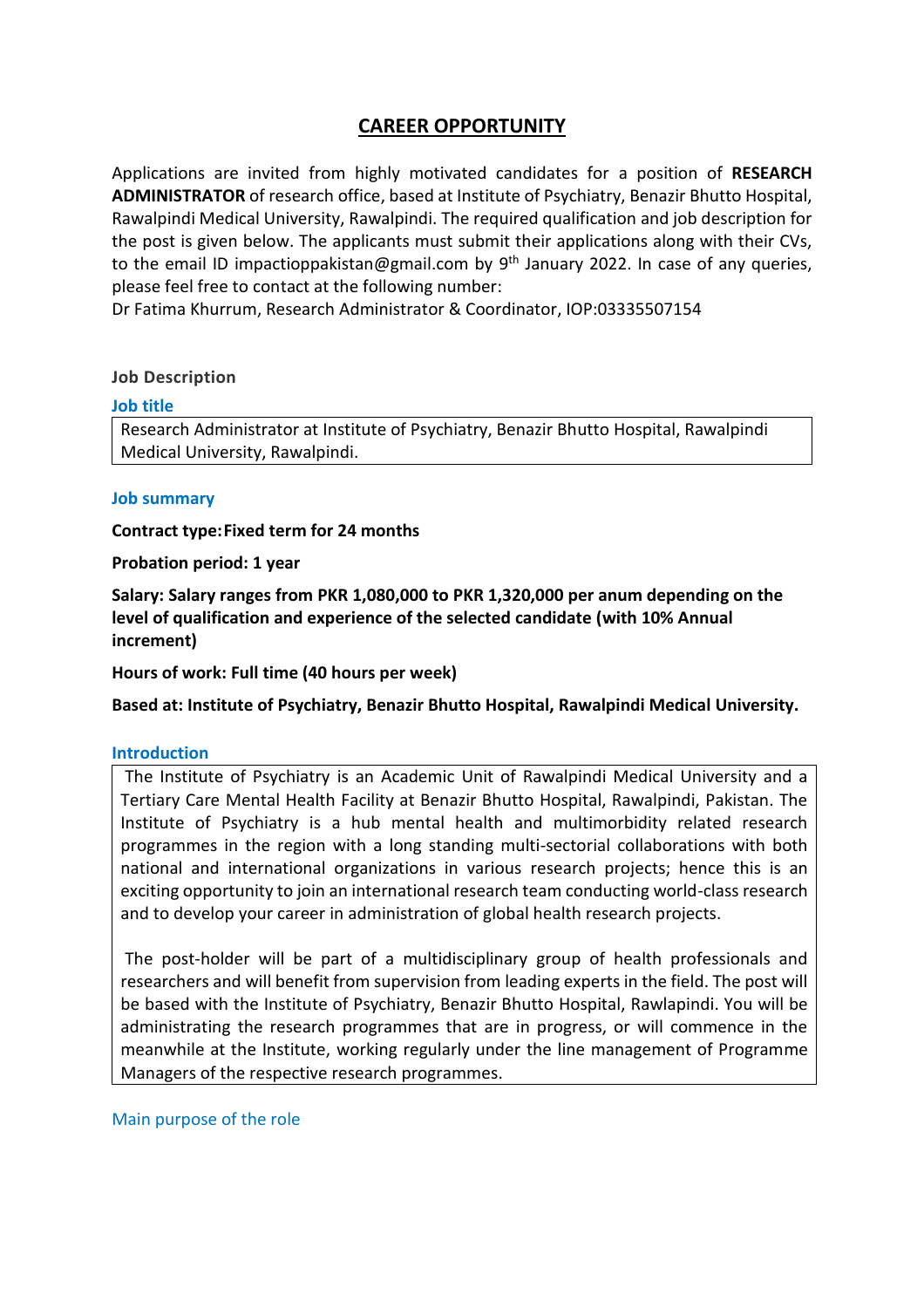To carry out a range of administrative processes, in order to facilitate the smooth running of an administrative service for the research programmes at the Institute of Psychiatry, Rawalpindi.

## Key responsibilities

Role holder will be required to undertake some or all of the duties below as per requisition of various research programmes:

- 1. Carrying out administrative processes and managing day-to-day office operations of research office in a seamless manner.
- 2. In line with the necessities of the research programmes, contributing to modifications or development of office administrative systems and procedures, whenever required.
- 3. Warranting controls and measures to ensure accuracy and timeliness of the research programmes.
- 4. In a timely and efficiently manner, acquiring, recording, analysing and interpreting all the information pertinent to the research programme, to compile detailed summary reports, monthly/quarterly/annual reports of IOP and to disseminate them to the collaborators, lead organization, stakeholders, community advisory panels and/or funders.
- 5. Applying a good working knowledge of departmental/ service administrative systems to answer queries and resolve problems from local and international team members.
- 6. Administrating logistics to ensure that the research office is stocked with necessary supplies, and all that all equipment is working and properly maintained.
- 7. Ensuring the inventory and asset management related to the research programmes.
- 8. Providing effective and efficient administrative support to senior research management, including the co-ordination of diaries, arranging internal and external virtual as well as face to face meetings,
- 9. Efficiently recording, compiling and disseminating the agendas, meeting minutes and related documents of all meeting sand ensuring the timely dissemination of information to the appropriate people.
- 10. Organising, booking travel, subsistence and accommodation arrangements for all the events related to the research programmes like conferences, meetings, field visits, annual events, stakeholders' events, community advisory panel meetings etc.
- 11. Organising and providing logistical as well as administrative support for all aspects of conferences, meetings, field visits, team visits, annual events, stakeholders' events, community advisory panel meetings etc.
- 12. Drafting, printing and developing research programme related documentation (its process, activities, outcomes and events) using different media eg newsletters, panaflex, posters, info graphics, leaflets, pamphlets, literature, research materials, ethical board applications, progress reports, conference presentations etc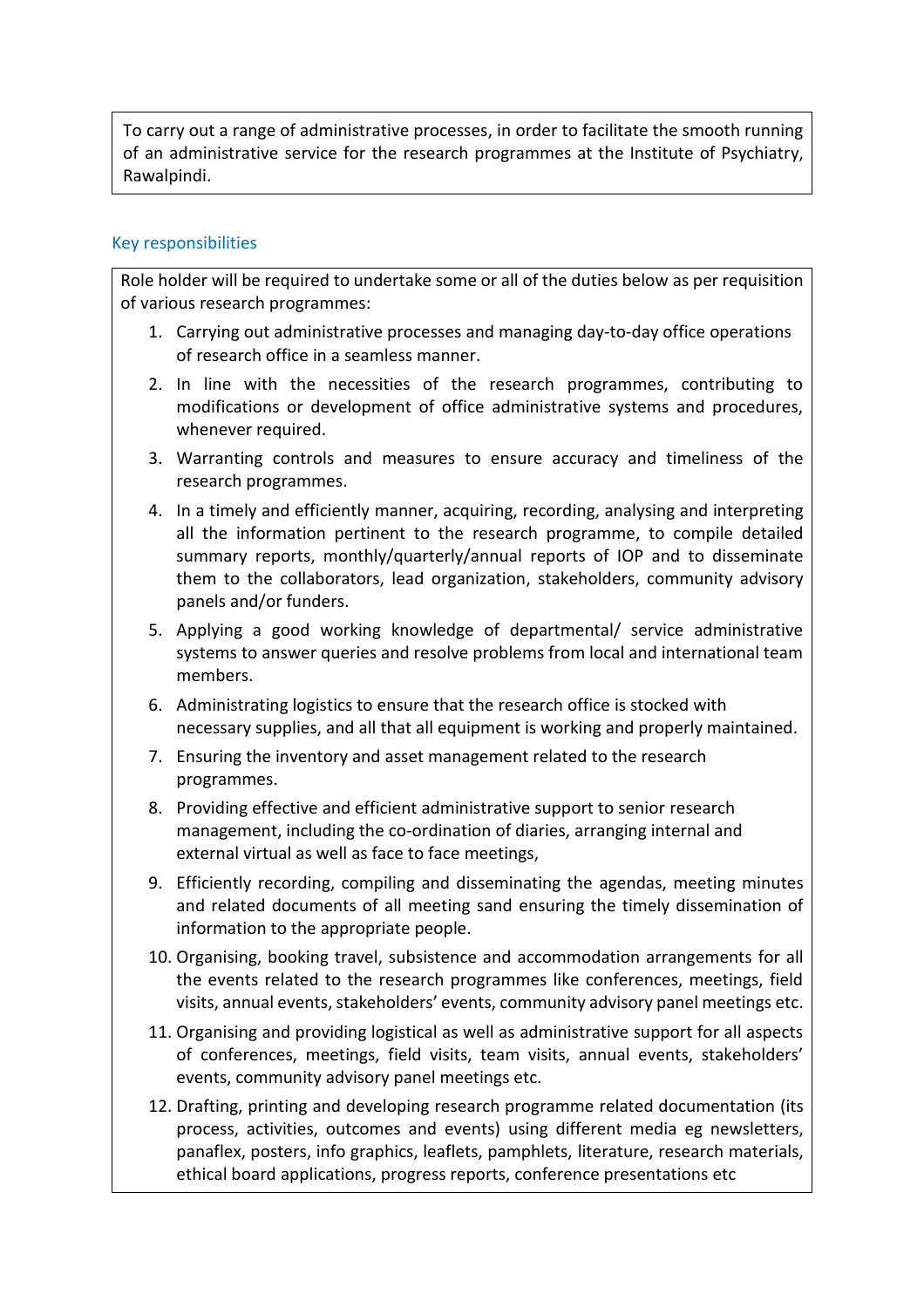- 13. Monitoring income/expenditure against a service-related budget; managing and maintaining a relational database(s).
- 14. Assisting in maintenance of the department's webpages, WhatsApp groups, twitter accounts and updating content as required.
- 15. Processing procurements, purchases, requisitions, invoices and orders on regular basis, making effective use of institution's financial and administrative process as required.
- 16. Supervising supporting staff for office cleaning as well as maintenance management.
- 17. Preparation of MOU's, vendor agreement/contracts, work orders, purchase orders and collating quotations.
- 18. Ensuring effective implementation of the human resource policies, managing and maintaining HR database(s).
- 19. Preparing contracts, extension addendum, termination letters and experience certificates.
- 20. Providing assistance in development of communications material.
- 21. Proficiently typing and recording research administration related documents in Microsoft Office (Word, Excel, Access, PowerPoint), creating backups in google drives and hard drive.
- 22. Maintaining close liaison with mass media to for facilitating media/ photo coverage/video developments and keeping record of all photo reports
- 23. Performing any other tasks or responsibilities that fall within the scope of the job, as allocated by the line manager/supervisor following consultation with the post holder.

| <b>Person specifications</b>                                                                                                                                                                                                           | <b>Essential</b> |
|----------------------------------------------------------------------------------------------------------------------------------------------------------------------------------------------------------------------------------------|------------------|
| <b>Qualifications</b>                                                                                                                                                                                                                  |                  |
| Masters level educational qualification, (preferably master in public<br>administration/business administration or areas relevant to administration)<br>or higher level educational qualification in areas relevant to administration. | Essential        |
| <b>Knowledge</b>                                                                                                                                                                                                                       |                  |
| Thorough knowledge of administrative procedures and processes used in a<br>busy office within a large complex organisation                                                                                                             | Essential        |
| Thorough Knowledge of a full range of MS office applications, particularly<br>Word, Excel, Access, PowerPoint, and on-line media                                                                                                       | Essential        |
| Knowledge of office accounting processes                                                                                                                                                                                               |                  |
| <b>Skills, abilities and competencies</b>                                                                                                                                                                                              |                  |
| IT skills with the ability to use Microsoft Office, particularly Word, Excel,<br>Access, PowerPoint, and the ability to create and maintain web pages and<br>online media                                                              | Essential        |